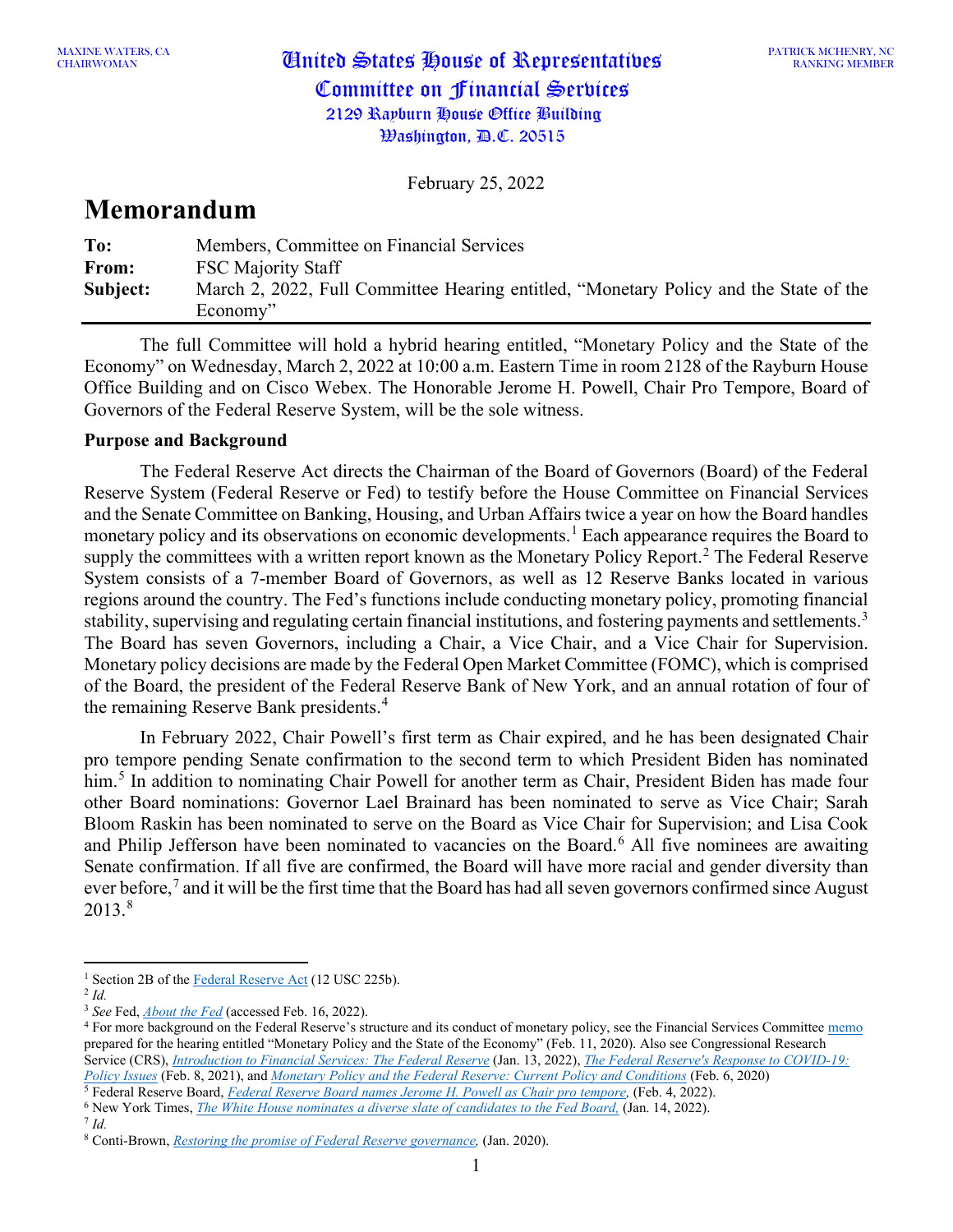In February 2022, the Boston Federal Reserve Bank board announced that University of Michigan provost Susan Collins will become the new Boston Fed president effective July 1.<sup>[9](#page-1-0)</sup> The board of the Dallas Federal Reserve Bank has initiated its search for a new president, but it has not vet announced a decision.<sup>[10](#page-1-1)</sup> For years, gender, racial, and occupational diversity among the directors of the 12 Federal Reserve Banks has been lacking, though there has been gradual improvement in recent years.<sup>[11](#page-1-2)</sup> There are very few people of color among the top economic research staff across the Federal Reserve System.<sup>[12](#page-1-3)</sup> According to the 2020 Office of Minority and Women Inclusion report, the Board's total workforce in 2020 was 43 percent minority and 43 percent female.<sup>[13](#page-1-4)</sup> Susan Collins will become the first Black woman to serve as a Reserve Bank president in July, and Lisa Cook will be the first Black woman to serve as a Federal Reserve governor if confirmed. To date, there has never been a Latinx FOMC participant in the Fed's history.

## **Overall Economic Outlook, Inflation, and Monetary Policy**

Economic conditions and labor market recovery from the COVID-19 pandemic have shown remarkable strength over the past year. In January 2022, the Bureau of Labor Statistics (BLS) jobs report showed 467,000 jobs added to the economy, bringing the total number of new jobs added since January 2021 above 7 million.<sup>[14](#page-1-5)</sup> Wages and salaries for workers grew by 4.5% in 2021, the highest level since 1983.[15](#page-1-6) Despite a robust pace of economic recovery and job growth, key challenges remain. The Black unemployment rate remains elevated and nearly double that of the White unemployment rate, falling below 7% in January after climbing slightly in December.<sup>[16](#page-1-7)</sup> According to Chair Powell, labor force participation "remains subdued," which he attributed partially to "caregiving needs and ongoing concerns about the virus."<sup>[17](#page-1-8)</sup>

Throughout 2021, inflation readings came in higher than the Fed had projected. Largely in response to this inflationary trend, Chair Powell announced plans to accelerate the Fed's "taper" of largescale asset purchases (LSAPs) of Treasuries and mortgage-backed securities and bring LSAPs to an end in early March.<sup>[18](#page-1-9)</sup> It is now expected that the FOMC will begin raising interest rates at the conclusion of its March meeting. A couple of voting FOMC participants have called for a steeper path of monetary policy tightening this year; Kansas City Federal Reserve President Esther George did not rule out the possibility of a 50 basis-point rate hike at the FOMC's March meeting, [19](#page-1-10) while St. Louis Federal Reserve President James Bullard has explicitly called for a 50-point hike and said he thinks the federal funds rate should be at 1 percent by July.<sup>[20](#page-1-11)</sup> The most recent summary of economic projections available showed that the median FOMC participant was expecting three interest rate increases in 2022 as of December 20[21](#page-1-12).<sup>21</sup> Many market participants expect a steeper pathway, however. Goldman Sachs now projects at least four interest rate increases this year,<sup>[22](#page-1-13)</sup> and the CME FedWatch tool projects six rate hikes.<sup>[23](#page-1-14)</sup>

Adding to the volatile conditions and major economic uncertainty that has characterized the economy throughout the COVID-19 pandemic is high geopolitical instability. Minutes from the January FOMC meeting contain numerous references to geopolitical risks, which FOMC participants warned

<span id="page-1-0"></span><sup>9</sup> Federal Reserve Bank of Boston, *[Federal Reserve Bank of Boston names its next](https://www.bostonfed.org/news-and-events/press-releases/2022/federal-reserve-bank-of-boston-names-its-next-president-and-chief-executive-officer.aspx#feature-cards) president and Chief Executive Officer,* (Feb. 9, 2022).

<span id="page-1-1"></span><sup>&</sup>lt;sup>10</sup> Federal Reserve Bank of Dallas, *Dallas Fed Launches Search for President and CEO; Search Firm hired,* (Nov. 17, 2021).

<span id="page-1-3"></span><span id="page-1-2"></span><sup>&</sup>lt;sup>11</sup> Brookings, *Diversity within the Federal Reserve System*, (Apr. 13, 2021).

<sup>12</sup> New York Times, *Why [are there so few Black economists at the Fed?,](https://www.nytimes.com/2021/02/02/business/economy/federal-reserve-diversity.html)* (Feb. 2, 2021).

<span id="page-1-4"></span><sup>13</sup> Board of Governors of the Federal Reserves*[, Report to the Congress on the Office of Minority and Women Inclusion,](https://www.federalreserve.gov/publications/March-2021-Report-to-the-Congress-on-the-Office-of-Minority-and-Women-Inclusion.htm)* (March 2021).

<span id="page-1-5"></span><sup>14</sup> Bureau of Labor Statistics, *[The Employment Situation-](https://www.bls.gov/news.release/pdf/empsit.pdf) January 2022,* (Feb. 4, 2022).

<span id="page-1-6"></span><sup>&</sup>lt;sup>15</sup> Politico, *The Fed is setting out to kill inflation. Brace for collateral damage*, (Feb. 16, 2022).

<span id="page-1-7"></span><sup>&</sup>lt;sup>16</sup> CNBC, *<u>Black unemployment rate dips, labor force participation rises in January</u>, (Feb. 4, 2022).<br><sup>17</sup> Federal Open Market Committee, <i><u>[Transcript of Chair Powell's press conference,](https://www.federalreserve.gov/mediacenter/files/FOMCpresconf20220126.pdf)</u> (Jan. 26, 2022).* 

<span id="page-1-8"></span>

<span id="page-1-10"></span><span id="page-1-9"></span><sup>18</sup> Federal Open Market Committee, *[Transcript of Chair Powell's press conference,](https://www.federalreserve.gov/mediacenter/files/FOMCpresconf20220126.pdf)* (Jan. 26, 2022).

<sup>19</sup> Wall Street Journal, *WSJ Interview with Kansas [City Fed President Esther George,](https://www.wsj.com/articles/wsj-interview-with-kansas-city-fed-president-esther-george-11644849173)* (Feb. 14, 2022).

<span id="page-1-11"></span><sup>&</sup>lt;sup>20</sup> Bloomberg, *[Fed's James Bullard Backs Supersized Hikes, sees full point by](https://www.bloomberg.com/news/articles/2022-02-10/fed-s-bullard-backs-supersized-hike-seeks-full-point-by-july-1) July,* (Feb. 10, 2022).

<span id="page-1-12"></span><sup>21</sup> FOMC, *[Summary of Economic Projections,](https://www.federalreserve.gov/monetarypolicy/files/fomcprojtabl20211215.pdf)* (Dec. 15, 2021).

<span id="page-1-13"></span><sup>22</sup> CNBC, *[Inflation surge could push the Fed into more than four rate hikes this year, Goldman says,](https://www.cnbc.com/2022/01/23/inflation-surge-could-push-the-fed-into-more-than-four-rate-hikes-this-year-goldman-sachs-says.html)* (Jan. 23, 2022).

<span id="page-1-14"></span><sup>&</sup>lt;sup>23</sup> Politico, *[The Fed is setting out to kill inflation. Brace for collateral damage,](https://www.politico.com/news/2022/02/17/workers-historic-wage-gains-at-risk-in-fed-inflation-fight-00009392)* (Feb. 16, 2022).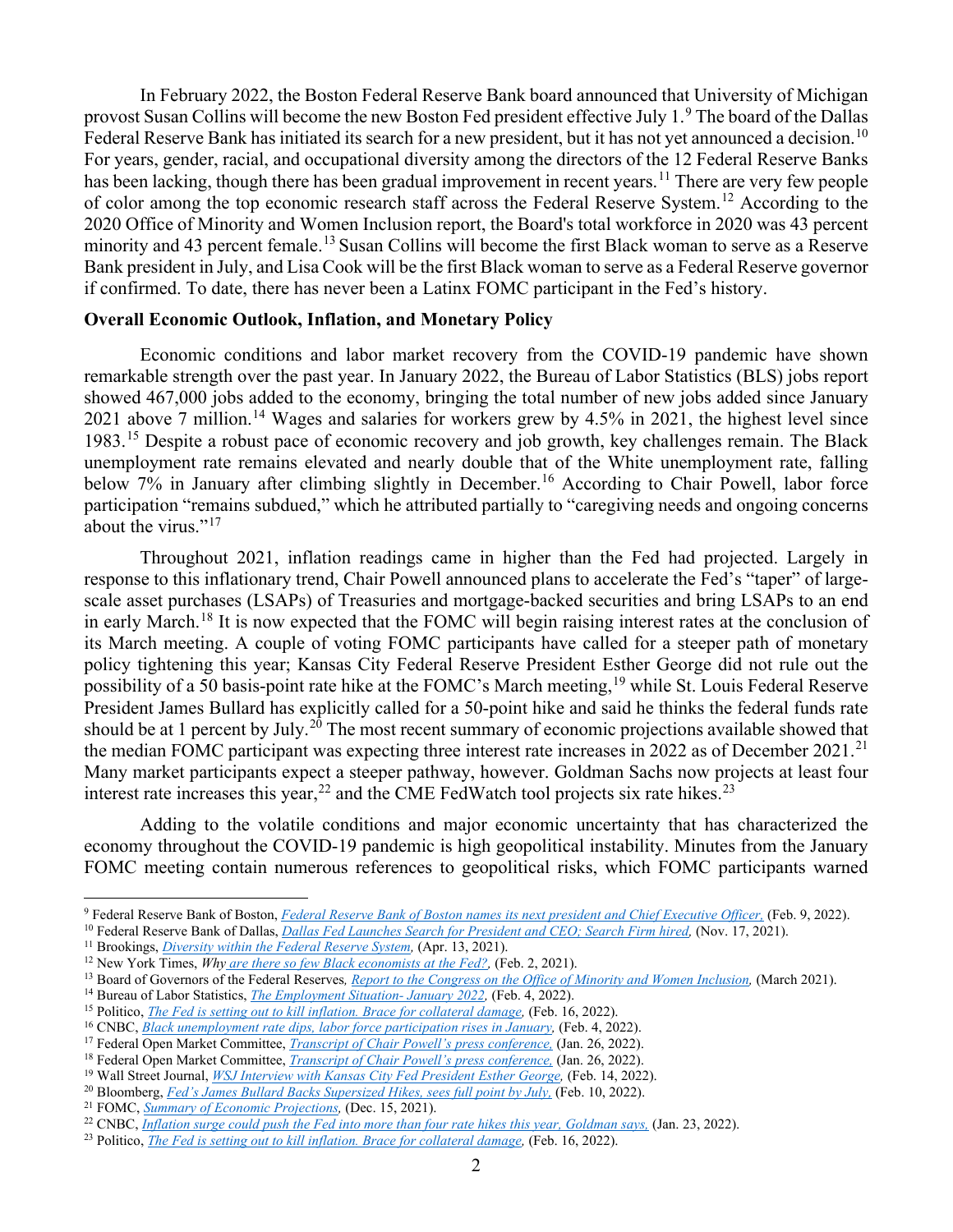could exacerbate inflation. According to the minutes, participants discussed "geopolitical turmoil that could cause increases in global energy prices or exacerbate global supply shortages."[24](#page-2-0) Conflict between Russia and Ukraine has the potential for major economic ramifications. Although the United States does not depend heavily on imports from Russia, Russia and Ukraine's statuses as major exporters of gas, wheat, and corn in Europe is expected to raise oil and food prices globally.<sup>[25](#page-2-1)</sup> Analysts further noted the risk of cyberattacks from Russia causing economic disruption.<sup>[26](#page-2-2)</sup>

In testimony before this Committee in December of last year, Chair Powell acknowledged that inflation was more "persistent" in 2021 than many forecasters anticipated.<sup>[27](#page-2-3)</sup> Powell also stated that the Fed would no longer refer to inflation as "transitory" going forward, explaining that the term had caused confusion.<sup>[28](#page-2-4)</sup> While many interpreted the term to mean that the Fed was confident that higher inflation would only last a few months, the Fed understood the term to mean unlikely to lead to a "persistent, longrun string of high inflation."[29](#page-2-5) The Fed continues to emphasize supply chain bottlenecks and pandemic factors as important causes of inflation. "Drivers of higher inflation have been predominantly connected to the dislocations caused by the pandemic," Powell recently noted, although he cautioned that "price increases have now spread to a broader range of goods and services."[30](#page-2-6) Powell has said that forecasters at the Fed "continue to expect inflation to decline over the course of the year."<sup>[31](#page-2-7)</sup>

With interest rates expected to rise more quickly this year, there are concerns about the continued pace of economic growth and how the Fed's actions will affect inflation and economic growth. "History tells us with Fed policy that abrupt and aggressive action can actually have a destabilizing effect on the very growth and price stability we're trying to achieve," San Francisco Fed President Mary Daly recently told an interviewer on *CBS Face the Nation*. [32](#page-2-8) In January 2022, Chair Powell expressed his view that "there's quite a bit of room to raise interest rates without threatening the labor market."[33](#page-2-9) During his Senate Banking Committee confirmation hearing, however, Powell noted that many inflationary pressures relate back to supply side challenges and said "[the Fed] really can't directly affect supply side conditions."[34](#page-2-10)

# **Federal Reserve Bank Governance and Trading Activity by Fed Officials**

In September 2021, the *Wall Street Journal* reported that Dallas Federal Reserve President Robert Kaplan made millions of dollars in individual stock trades and Boston Federal Reserve President Eric Rosengren made major real estate investments throughout 2020, even as the Fed undertook unprecedented interventions in financial markets.<sup>[35](#page-2-11)</sup> Later that month, Kaplan and Rosengren both announced their resignations.[36](#page-2-12) Chair Powell and former Vice Chair Richard Clarida also received scrutiny of their trading activity during the pandemic. Powell made investments in several municipal bond funds in  $2020$ ,  $37$  but has explained that his investments in municipal bonds pre-dated the pandemic, and were made because prior to the Fed's creation of the municipal liquidity facility, "the lore was that the Fed would never buy

<span id="page-2-1"></span><span id="page-2-0"></span><sup>24</sup> FOMC, *[Minutes of the Federal Open Market Committee, January 25-26, 2022,](https://www.federalreserve.gov/monetarypolicy/files/fomcminutes20220126.pdf)* (Jan. 26, 2022).

<span id="page-2-2"></span><sup>25</sup> New York Times, *[Russia is Sowing Conflict in Ukraine. What does that mean for the US economy?,](https://www.nytimes.com/2022/02/23/business/economy/russia-ukraine-global-us-economy.html)* (Feb. 23, 2022).

<span id="page-2-3"></span><sup>26</sup> *Id.*

<span id="page-2-5"></span><span id="page-2-4"></span><sup>&</sup>lt;sup>27</sup> House Financial Services Committee, *Oversight of the Treasury and Federal Reserve's Pandemic Response*, (Dec. 1, 2021). <sup>28</sup> *Id.*

<span id="page-2-6"></span><sup>29</sup> *Id.*

<span id="page-2-7"></span><sup>&</sup>lt;sup>30</sup> FOMC, *Transcript of Chair Powell's press conference*, (Jan. 26, 2022).

<span id="page-2-8"></span><sup>&</sup>lt;sup>31</sup> FOMC, *Transcript of Chair Powell's press conference*, (Jan. 26, 2022).

<span id="page-2-9"></span><sup>&</sup>lt;sup>32</sup> Wall Street Journal, *James Bullard Says Fed Needs to Front-load Rate Raises Amid Inflation Surge*, (Feb. 14, 2022).

<sup>&</sup>lt;sup>33</sup> FOMC, *Transcript of Chair Powell's press conference*, (Jan. 26, 2022).

<span id="page-2-10"></span><sup>34</sup> Senate Banking Committee, *[Nomination of Jerome H. Powell,](https://www.banking.senate.gov/hearings/01/04/2022/nomination-hearing)* (Jan. 11, 2022). For more background on inflation, see CRS, *[Introduction](https://www.crs.gov/Reports/IF10477)  [to U.S. Economy: Inflation](https://www.crs.gov/Reports/IF10477)* (Nov. 22, 2021), *[Inflation in the Wake of COVID-19](https://www.crs.gov/Reports/R46890)* (Sep. 1, 2021); and *[Breaking Down the U.S. Inflation Rate](https://www.crs.gov/Reports/IN11832)* (Dec. 21, 2021).

<span id="page-2-11"></span><sup>35</sup> Wall Street Journal, *[Fed Leaders Eric Rosengren, Robert Kaplan to Resign Following Controversy,](https://www.wsj.com/articles/boston-fed-leader-rosengren-to-retire-early-from-bank-11632747033)* (Sept. 27, 2021).

<span id="page-2-12"></span><sup>36</sup> *Id.*

<span id="page-2-13"></span><sup>37</sup> Office of Government Ethics, *[Jerome Powell Public Financial Disclosure Financial Report,](https://extapps2.oge.gov/201/presiden.nsf/PAS+Index/06F79374D20480FD852586D9002EC767/$FILE/Jerome-H-Powell-2021-278.pdf)* 2021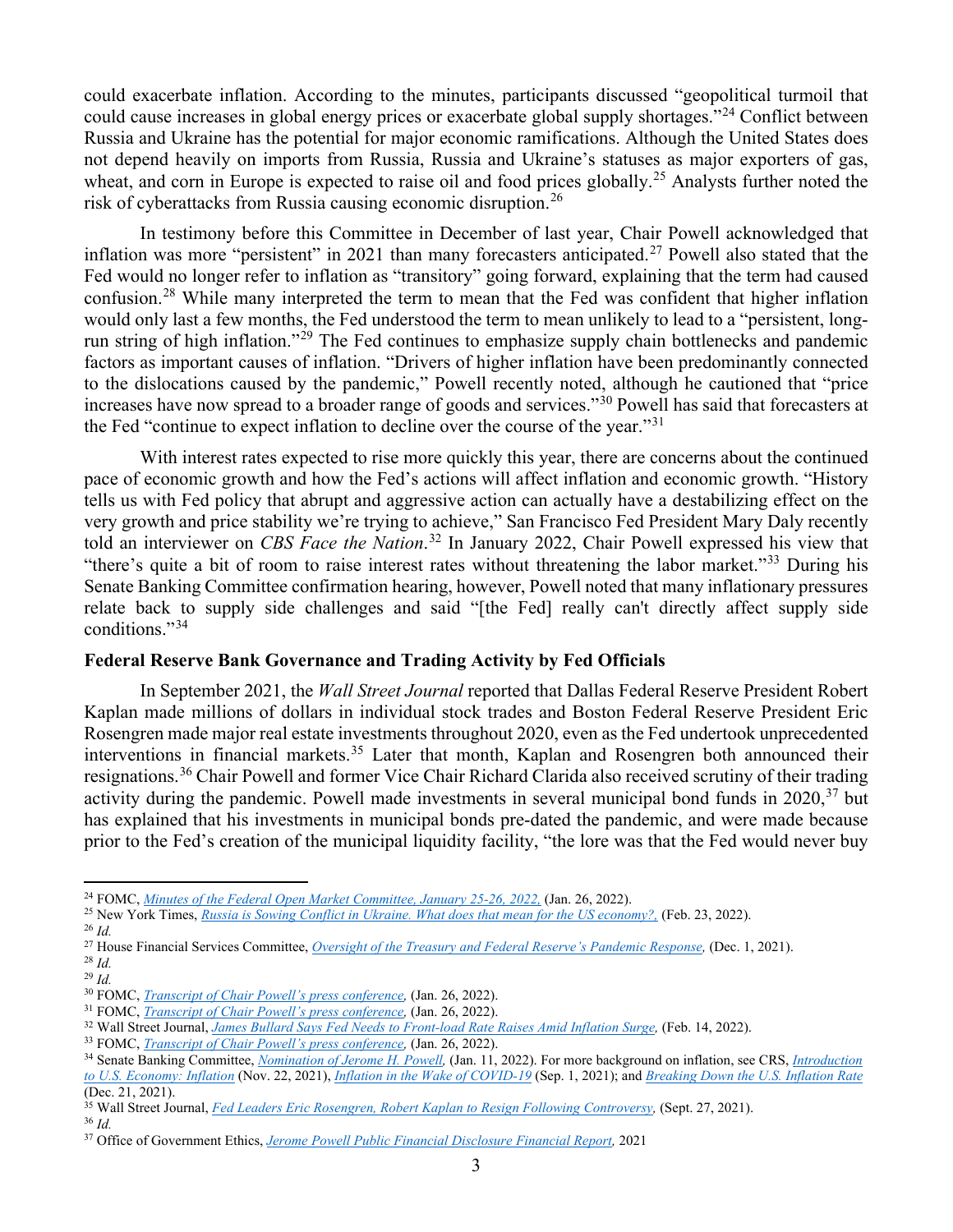municipal securities."[38](#page-3-0) Clarida claimed his early 2020 trades constituted a "portfolio rebalancing," although subsequent reporting from the *New York Times* showed that he sold a stock on February 24 during major financial market turbulence, then bought it back a few days later after Powell had committed to supporting the economy.<sup>[39](#page-3-1)</sup>

In October 2021, the Fed proposed new rules to prohibit trading of individual stocks by senior FOMC officials and staff, and to require 45 days of notice for any trading of securities, such as mutual funds.<sup>[40](#page-3-2)</sup> Under the new rules, prior approval must be obtained for trading on securities, and investments must be held for at least one year; additionally, trading during "periods of heightened financial market stress" is prohibited.<sup>[41](#page-3-3)</sup> The rules were formally adopted by the FOMC on February 18, 2022.<sup>[42](#page-3-4)</sup> During his September 2021 press conference, Powell was asked why all 12 Reserve Bank presidents, including Rosengren and Kaplan, had their terms reviewed and renewed in early 2021, even after they had filed annual financial disclosure forms that later became the source of controversy.<sup>[43](#page-3-5)</sup> Powell acknowledged that, at least prior to 2021, financial disclosure forms had not been a part of the Reserve Bank president review process, which takes place every five years.<sup>[44](#page-3-6)</sup> Powell later elaborated that there is no standard process for reviewing and enforcing ethics compliance across the Federal Reserve System, which includes "12 different ethics officers at 12 different Banks."<sup>[45](#page-3-7)</sup>

#### **Central Bank Digital Currency**

In January 2022, the Fed released a discussion paper weighing the benefits and drawbacks of a U.S. central bank digital currency (CBDC), and initiated a public comment period through May 20, 2022.<sup>[46](#page-3-8)</sup> The paper notes that a CBDC could potentially offer financial inclusion benefits, mitigate concerns posed by stablecoins and other cryptocurrencies, bolster the dollar's status as the world's reserve currency, and speed certain types of payments, particularly cross-border transactions that remain slow and costly.<sup>[47](#page-3-9)</sup> However, the paper also highlighted challenges related to cybersecurity and consumer privacy, and was clear that "The Federal Reserve does not intend to proceed with issuance of a CBDC without clear support from the executive branch and from Congress, ideally in the form of a specific authorizing law."[48](#page-3-10) Additionally, in February 2022, the Federal Reserve Bank of Boston, in partnership with the Massachusetts Institute of Technology, released findings on their technological research of a potential CBDC, including a description of a theoretical CBDC transaction processor.<sup>[49](#page-3-11)</sup>

#### **Financial Stability, including Climate Risks**

In its annual report published in December 2021, the Financial Stability Oversight Council (FSOC), on which the Fed Chair serves as a voting member, noted that "The normalization of financial conditions since spring 2020 in part reflected the effectiveness of extraordinary measures taken by the Federal Reserve to support the functioning of a wide range of financial markets and institutions."<sup>[50](#page-3-12)</sup> However, the FSOC report went on to highlight numerous financial stability risks that existed prior to

<span id="page-3-0"></span><sup>38</sup> FOMC, *[Transcript of Chair Powell's press conference,](https://www.federalreserve.gov/mediacenter/files/FOMCpresconf20210922.pdf)* (Sept. 22, 2021).

<span id="page-3-1"></span><sup>39</sup> New York Times, *[A Fed Official's 2020 Trade Drew Outcry. It went further than first disclosed](https://www.nytimes.com/2022/01/06/business/economy/richard-clarida-fed-stock-fund.html) (*Jan. 6, 2022).

<span id="page-3-2"></span><sup>40</sup> Federal Reserve Board, *[Federal Reserve Board announces a broad set of new rules that will prohibit the purchase of individual](https://www.federalreserve.gov/newsevents/pressreleases/other20211021b.htm)* 

*[securities, restrict active trading, and increase the timeliness of reporting and public disclosure by Federal Reserve policymakers and](https://www.federalreserve.gov/newsevents/pressreleases/other20211021b.htm)  [senior staff,](https://www.federalreserve.gov/newsevents/pressreleases/other20211021b.htm)* (Oct. 21, 2021).

<sup>41</sup> *Id.*

<span id="page-3-4"></span><span id="page-3-3"></span><sup>&</sup>lt;sup>42</sup> FOMC, *FOMC formally adopts comprehensive new rules for investment and trading activity*, (Feb. 18, 2022).

<span id="page-3-5"></span><sup>43</sup> FOMC, *[Transcript of Chair Powell's press conference,](https://www.federalreserve.gov/mediacenter/files/FOMCpresconf20210922.pdf)* (Sept. 22, 2021).

<span id="page-3-7"></span><span id="page-3-6"></span><sup>44</sup> *Id.*

<sup>45</sup> FOMC, *[Transcript of Chair Powell's press conference,](https://www.federalreserve.gov/mediacenter/files/FOMCpresconf20211103.pdf)* (Nov. 3, 2021).

<sup>46</sup> Federal Reserve Board, *[Money and Payments: The US Dollar in the Age of Digital Transformation,](https://www.federalreserve.gov/publications/money-and-payments-discussion-paper.htm)* (Jan. 20, 2022).

<span id="page-3-9"></span><span id="page-3-8"></span><sup>47</sup> *Id.*

<span id="page-3-10"></span><sup>48</sup> *Id.*

<span id="page-3-11"></span><sup>49</sup> Federal Reserve Bank of Boston, *[The Federal Reserve Bank of Boston and Massachusetts Institute of Technology release technological](https://financialservices.house.gov/uploadedfiles/hhrg-117-ba00-20220208-sd002.pdf)  [research on a central bank digital currency](https://financialservices.house.gov/uploadedfiles/hhrg-117-ba00-20220208-sd002.pdf)* (Feb. 3, 2022).

<span id="page-3-12"></span><sup>50</sup> Financial Stability Oversight Council, *[2021 Annual Report,](https://home.treasury.gov/system/files/261/FSOC2021AnnualReport.pdf)* (Dec. 2021).